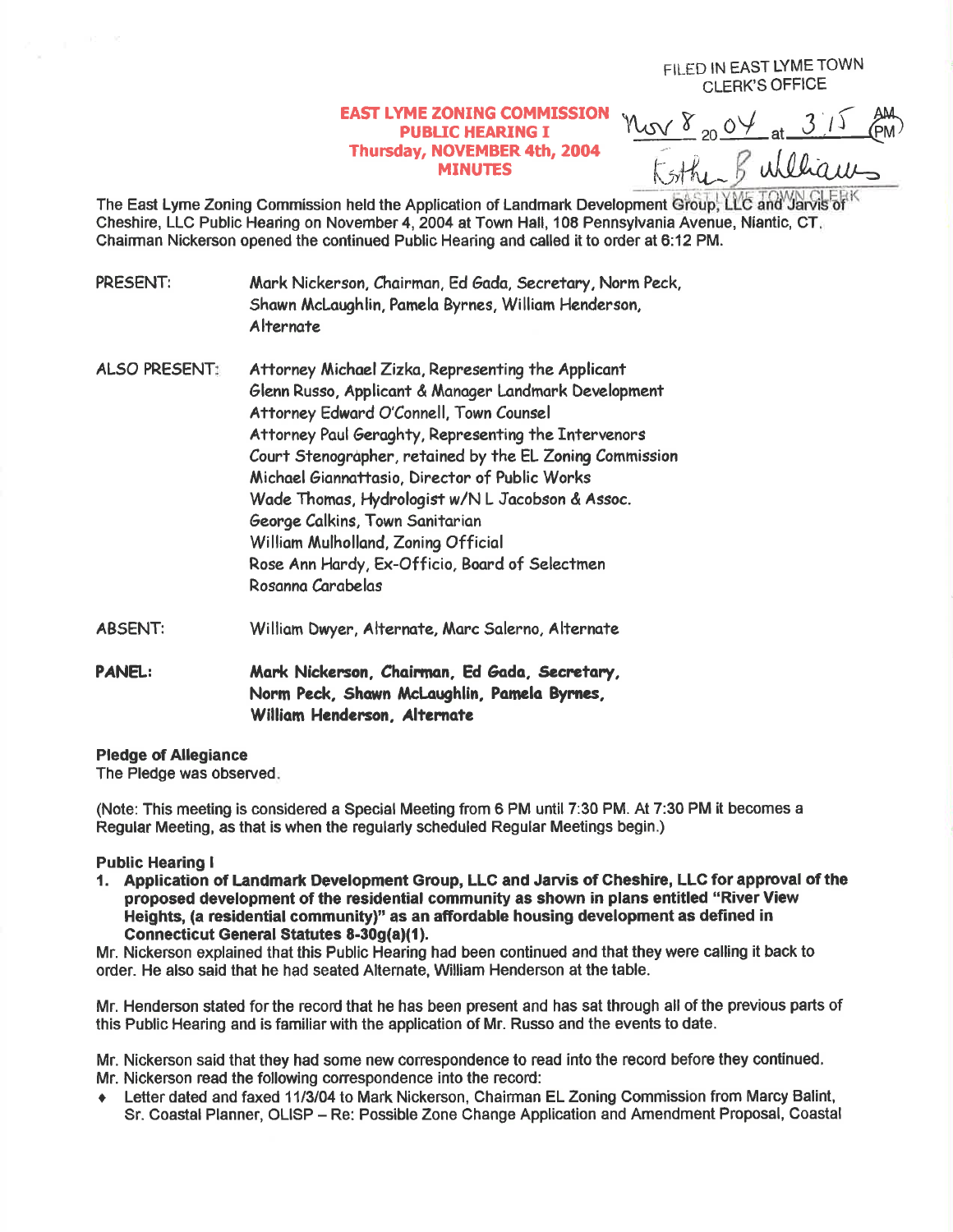Site Plan Review Application for an Affordable Housing Conservation District Regulation (AHCD) by Landmark Development Group LLC - noting the finding of inconsistent with comments and noting what they had received and reviewed since September 29, 2004. Letter of five pages with memo attachments from Joseph Wettemann and Dennis Greci.

(Note: Aftorney O'Connell arrived at this time - approximately 6:30 PM - exact time not noted)

Mr. Nickerson read the following conespondence into the record:

Letter dated and faxed 11/02/04 to Wm. Mulholland, Zoning Official from Dennis Greci, DEP Supervising Sanitary Engineer - Re: Riverview Heights (proposed) Oswegatchie Hills area, East Lyme - noting that this is in response to the inquiry regarding the projected sewage flows from the engineering report entitled "Water Pollution Control Facilities Plan" dated June 1985, prepared for the Town by Consulting Environmental Engineers, lnc.

Mr. Gada, Secretary read the following correspondence into the record:

- Letter dated 11/03/04 to Mark Nickerson, Chairman El Zoning Commission from Richard Waterman, President EL Historical Society, Inc. - Re: Latest Landmark Application for Affordable Housing - noting that a thorough archaeological survey of the projed area should be performed prior to any construction activity.
- $\bullet$  Letter dated 11/04/04 to File from Wm. Mulholland Re: Landmark Development Group, LLC Riverview Heights Affordable Housing Application, Oswegatchie Hills Area, East Lyme, CT - noting conversations with Mr. Bruce Perry and Mr. Robert H. Wilder regarding access (not signed off on to date) through the Deerfield project to Landmark's property.

Mr, Giannattasio, PE, Direc{or of Public Works read the following into the record:

Letter dated 11/04/04 to Wm. Mulholland, Zoning Official from M. Giannattasio, PE, Director of Public Works - Re: Riverview Heights - A Residential Community (Water & Sewer Comments) - noting that in the June 1985 EL Water Pollution Control Facilities Plan that the area is not part of the designed or projected sewer flow through the EL infrastructure in Rte. 161 connecting at Rte. 156 to Waterford and that there is no water available to supply the site.

Mr. Giannattasio submitted a 2" thick stack of documents that he identified in the end of his letter as: a) Town of East Lyme Facilities Plan by Consulting Environmental Engineers (CEE) dated June 1985 including Proposed Sewer Service, Area, Plate 1 and System Design Criteria, Plate 2 maps; b) Sewer Shed Map by CEE dated November 27, 1990 revision; c) Sewer Service and Sewer Contract Area Map prepared by Town of East Lyme Engineering Department dated May 1999 scale 1" = 1200'; d) Sewer Service and Sewer Contract Area Map prepared by Town of East Lyme Engineering Department dated May 1999 scale 1" = 1200' conected January 28,2003; e) State of Connecticut vs. Town of East Lyme, Consent Order DIV-97-1008V for the record.

Mr. Nickerson entered these documents into the record as Exhibit 50.

(Note: 6:52 PM - Ms. Carabelas, Regular Commission Member anived at this time and joined the audience)

Mr. Giannattasio read the following correspondence into the record:

Letter dated 11/01/04 to Wm. Mulholland, Zoning Official from M. Giannattasio, PE, Director of Public Works - Re: Riverview Heights - A Residential Community (General Engineering Comments) - noting that he sent a memo on 8/5/04 with comments that have either been addressed by the applicant or incorporated into a report by Nathan L. Jacobson & Assoc. (NLJ) who have been retained by the Town Engineering Department to help with engineering reviews of project proposals.

Mr, Giannattasio submitted a statement of qualifications and resume of Nathan L. Jacobson & Associates (NLJ) forthe record.

Mr. Nickerson entered this into the record as Exhibit 51.

Wade Thomas, NLJ, Chester, CT said that he has reviewed the information for the subject project and prepared a 19-page report which he submitted for the record. He gave a brief synopsis of some of the observations, recommendations and comments. These included: the site contains many areas of exposed bedrock and shallow to bedrock conditions that are not shown on the plans, the site will require significant blasting and has limited transit and the potential exists for groundwater contamination from the subsurface sewage disposal system and/or the stormwater management facilities.

East Lyme Zoning Comnission Public Hearing t Minutes - November 4, 2004 <sup>2</sup>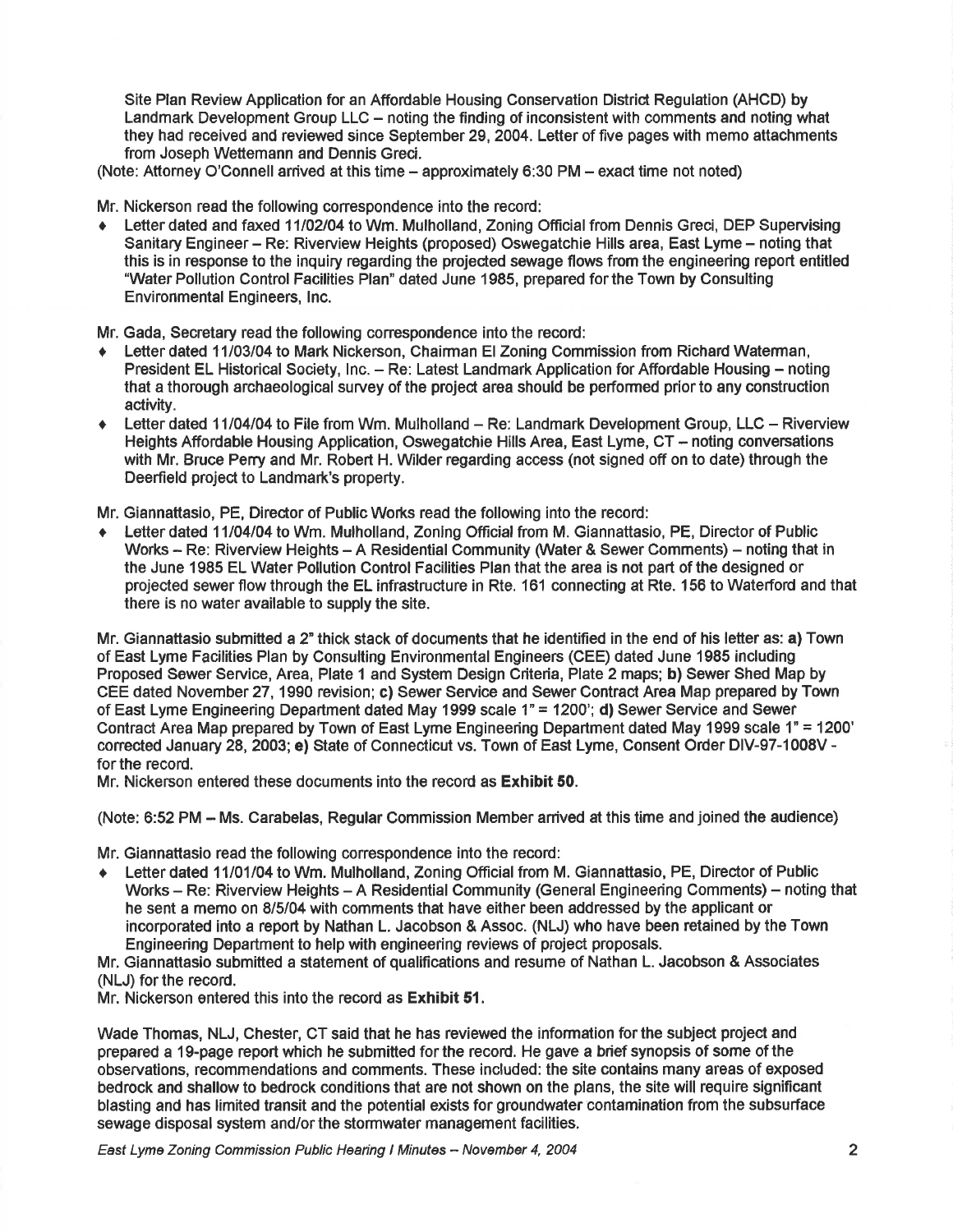Mr. Mulholland asked Mr. Thomas if he is a Consulting Engineer to our own Engineering Department. Mr. Thomas said that he is a Hydrologist.

Mr. Nickerson entered the NLJ report into the record as Exhibit 52.

Mr. Henderson and Ms. Byrnes asked Mr. Thomas to explain the cross-contamination of the wells. Mr. Thomas said that bedrock foliation with fractures could cause crossover through the fissures.

Mr. Nickerson asked Attorney Geraghty if he had anything at this time. Attorney Geraghty said that he would reserve comment until later.

George Calkins, Town of East Lyme Sanitarian read the following into the record:

- Letter dated 11/04/04 to Wm. Mulholland, ZEO from George Calkins, Sanitarian Re: Riverview Heights Affordable Housing Development/Residential Community - noting that his office has reviewed a 46-page set of plans dated received 10/12/04 for Riverview Commons and commenting on water and wastewater disposal for the site based on these plans.
- Mr. Calkins submitted his letter for the record.
- Mr. Nickerson entered Mr. Calkins letter into the record as Exhibit 53.

Mr. Nickerson then called upon the applicant for any comments.

Attomey Michael Zizka, representing the appllcant said that the purpose of leaving this hearing open was so that they would have the time to respond to the comments. Here, once again this evening, they have received quite a bit of new information and again will need the additional week that they lefi open to review it and come back. They anticipated that this would happen as it has been happening for the past six (6) months. He said that he felt that he should state that without having the information upfront that it is impossible to respond to it. He took a moment to explain his background to thern. He said that for the past 20 years he has dealt with land use and that he represents mostly municipalities - about 40 of them in this State. With this he has had the opportunity to see the procedures and how staff works with the applicants and the processes with the application and he can honestly say that in other Towns, it never happens like this where repeatedly staff comes in with comments the night of the hearing. lnstead, staff will sit down with the applicant and they will go back and forth with the plans and get everything straightened out via dialogue so that they do not have to come to the hearing without information. He continued that he understands why this is happening – it is because they are presenting them with a proposal that is inconsistent with their zoning regulations – that is an Affordable Housing application. The reason why Affordable Housing was developed in CT was because the Towns were using their density regulations in a mannerthat allowed them to preclude housing for many people including those within the Town itself. So, he understands that they are reluctant to do this. He was hoping that they would put their thoughts on this aside. He was asking for fair treatment from staff and this has not been done.

Also, the last time they met, they asked that the hearing be held this evening as he and some of their consultants would be on vacation in the end of October. Afier the September 29,2004 hearing, Mr. Russo requested a meeting with Mr. Mulholland and did not get a response, another request was made and again he did not get a response. Then Attorney O'Connell sent him a lefter explaining why there would be no meeting. So, instead of staff responding directly to Mr. Russo, it becomes a situation of letters back and forth between attorneys. He noted that Attorney O'Connell had stated in his letter of 10/8/04 that it would be a good idea to schedule a meeting well in advance of this hearing - which is what Mr. Russo tried to do. They finally heard from Mr. Mulholland that there would be a meeting on October 27,2004 and they could take or leave that date. He was away on vacation as were some of their engineers and everyone knew that they would be gone. On 10122104 Mr. Russo sent a letterto Mr. Mulholland indicating that he would come on 10127104 however no one else was available to come. He asked who would be at the meeting, but he did not get a response. When Mr. Russo went to the meeting he found that Jacobson Engineering was present. Mr. Russo had met with an Engineer from Jacobson prior to the Town hiring them and he was told at this meeting that Jacobson could not work with him because they are working for the Town. Because of this, he said that he objects to the testimony that Jacobson presented because Mr. Russo discussed his case with Jacobson before the Town hired them and did not tell Mr. Russo that they were in discussion with the Town so Jacobson used Mr. Russo's information against him. Also, There was a 1O-page draft that was oirculated at this meeting and Mr. Thomas made reference to having been on site. While, they have no problem with people going on the site, they do

East Lyme Zoning Commission Public Hearing I Minutes - November 4, 2004 3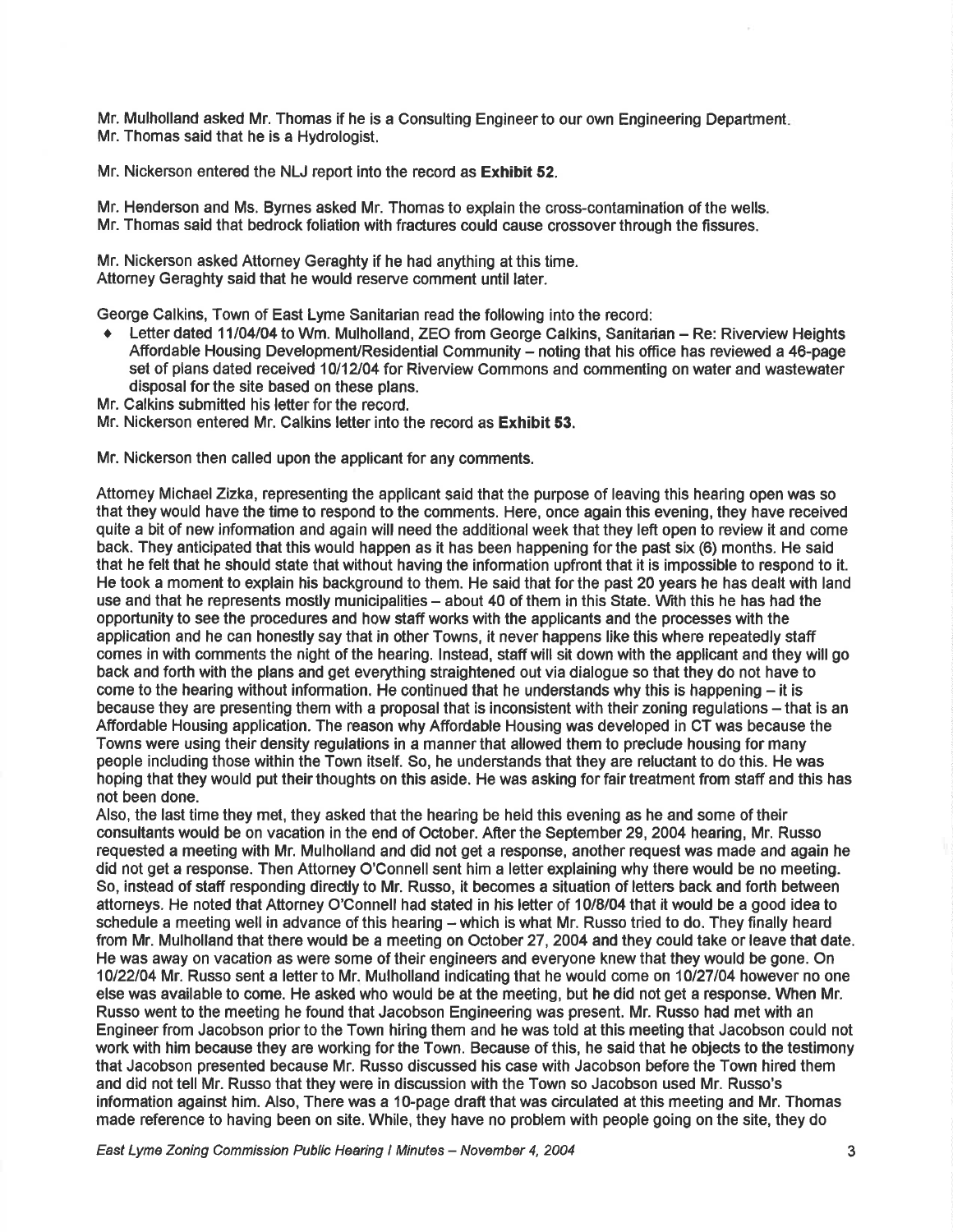take offense to not being notified, as they would want to be there to make sure that they are in the proper area and that they are looking at the same thing. He noted that he did not think that they would be happy with this if the roles were reversed. Also, at this meeting on 10/27/04 neither Mr. Giannattasio or Mr. Calkins had any comments however, tonight they do. He asked that they continue this until next week and they will try to comment as best that they can then.

Mr. Nickerson called for a brief break to discuss a meeting date for the coming week. The hearing reconvened at 7:37 PM.

Attorney Zizka said that he had a few more comments.

Mr. Nickerson asked what the date was on the latest set of plans that were submitted.

Attorney Zizka said that the latest set of plans was dated 10/12/04. He continued that in the letter dated 10122104 from Mr. Russo asking who will be attending lhe 10127104 meeting and what will be needed that Mr. Russo heard nothing. That was also where the conflict of interest occurred and Mr. Russo found out that Jacobson Engineering, whom he thought was working for him, was actually working for the Town. He then listed items that were mentioned in the Jacobson report that should have been requested in May 2004 when the application was first submifted. He cited as an example, how the Town of Glastonbury handles the applications that they get. Their staff sits down with the applicant before anything starts and they go back and forth and usually end up with one hearing because they have taken care of the issues beforehand. lt does not happen like here where for six months, they are getting comments the night of the hearing. He said that he does anticipate that this will probably end up in court. He thinks that some of the Commission members have already made their minds up but it would be nice to think that some of them are trying to be objective and see what they are going through here.

Mr. Nickerson said for the record that he hopes that the entire Commission is being objective as it is their duty to be just so.

Mr. Giannattasio said that he would like to respond, as staff, to some of Attorney Zizkas' comments. He said that they received the last set of plans and drainage computations on 10/12/04. Mr. Russo asked for a meeting to review them. That is not the way that they work, they ask for the plans so that they can review them first and then have something to go overwith the applicant and give them comments. He said that there are two sides to every story. With regard to Nate Jacobson, based on the fact that they had so much work from the 10/12/04 plans, they went out and hired Nate Jacobson, not just for this application but to provide review for other applications made to the Town and to do Town reviews. Jacobson said that they would like to enter into that contract also and that they would immediately notify Mr. Russo that there was a conflict. From this, he believed that Mr. Russo was aware of Nate Jacobson working for the Town. Also, he will take responsibility for Jacobson walking the site as he authorized them to do so knowing that an application requires a site walk to confirm testimony. He said that he felt that they had the inherent right to walk the site and he apologized to Mr. Russo if that was not the agreement as he authorized them to walk the site thinking that it was okay to do so.

Mr. Nickerson asked Attorney O'Connell about the inherent right to inspect property when an applicant submits an application to the Town.

Attorney O'Connell said that the land use application forms that he has reviewgd have a provision in the form that authotizes the Town employees, agents and Commissions to perform investigations. Whether such an application was submitted in this case, he is not certain and they will have to check the record.

Glenn Russo, Manager, Landmark Development LLC said for the record that he does not believe such an application was submitted that gave the Town the authority to go out on the property. However, they had the same problem the last time with the zone change where the Town felt that they had the inherent right to go on the property and people went on the property without asking permission. At that time, they agreed that the Town would notify them 48-hours in advance of them going out on the property. This was the agreement and here they are with government officials going out on private property after they have agreed not to go on private property without giving notice. He said that he thought that they had a gentleman's agreement on this and to do the same thing with the same piece of property when he thought that they had an agreement is disingenuous. As for the plans, they were left at the last meeting on September 29,2004. He was assuming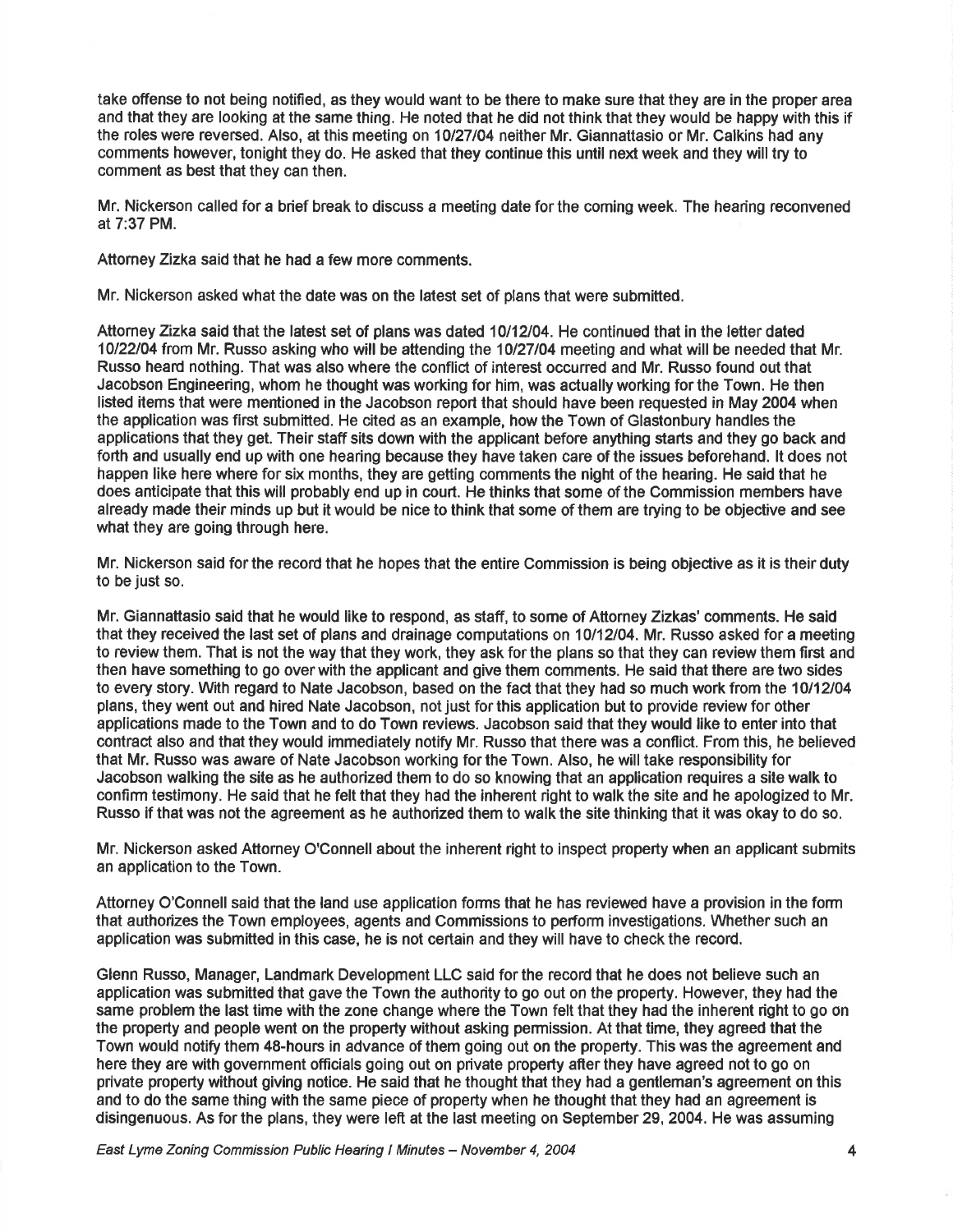that they would review them as they had them since that meeting. However, on May 7, 2004 they left plans for the Town staff review and expected to hear from them shortly after. The first time they heard about them was three (3) months later at the first public hearing on August 5, 2004. Also, the comments that they received then were not specific. Now, Mr. Giannattasio has had the most recent set of plans to review since 10/12/04. At the meeting on 10/27/04 he said that he asked Mr. Giannattasio if he had any other comments and he was told that he did not at that time and that he would get back to him. Well, at 2 PM on November 1, 2OO4 he faxed 19 pages, containing 61 comments to them - less than three (3) days before this public hearing. However, at the 10/27/04 meeting he had no comments and no update from his August 5, 2004 letter. He also asked Mr. Calkins if he had other comments and he said that he had none. But here he is tonight with pages of comments. This is so blatantly unfair especially when considering that this past month has been grueling with memo after memo begging for a meeting. lf this is the way that the Town is going to treat this application with their smoke and mirrors way, then it is not fair.

Attomey Geraghty said that he wanted to address the Commission briefly, in part because the press is present as he felt that they are being treated unfairly. He said that he does not exclusively deal in land use however, with an application of this nature he can say that what is happening is not unusual. An application of this magnitude does take time in trying to get information back and forth from the State and other agencies. Also, the Town and staff are acting under threat of another lawsuit as they have been sued previously over the denial of a prior application. So, they do not want to put themselves in the position of being sued again. He believes that Mr. Russo has taken thls approach with his application, as he knows how to put a proper application together. With respect to the Town of Glastonbury that Mr. Zizka cited, that type of handling of an application is nice but this is not that type of application. A lot of what they are hearing tonight he feels is the strategy of the applicant to say that they are being wronged by the Town of East Lyme. He said that Mr. Russo's credibility is further shown in a court case in Middletown, CT - Georgetown LLC vrs. Woodgate Condominiums where the judge said that Mr. Russo is not a credible witness and that he gave exaggerated testimony on the drainage. He said that he thinks that the Town did the right thing in hiring outside people to review the plans and that there was nothing wrong with both of them looking to hire the best people. Lastly, he said that he takes offense to Attorney Zizka saying, twice now, that some members are predisposed on this application and he does not name who they are so that they can defend themselves.

Attomey Geraghty submitted a copy of the Middletown court case for the record.

Mr. Nickerson entered this into the record as Exhibit 54 - Court Decision Docket No. 204WL202982 Georgestreet of Middletown LLC vrs. Woodgate Condominium Association of Middletown, CT.

Mr. Nlckerson said that he would like to end testimony this evening however, they will have to continue this hearing until next week, Wednesday, November 10, 2004 at 7:30 PM. Because some people may not be able to attend the next meeting, he said that he would allow them to speak now.

Attomey Zizka said that he could not attend a meeting on Wednesday, November 10,2004 as he has another appointment.

Mr. Nickerson said that he thinks that the drop-dead date on this application is November 11, 2004, which is a Federal Holiday, and they will not be meeting on that date.

(A brief break was taken to discuss a meeting date)

Mr. Nickerson said that the applicant is granting an extension of this public hearing until Monday, November 8, 2004 at 7:30 PM.

Mr. Nickerson noted that he did not see anyone from the public who wished to speak this evening - He called for other comments - Hearing none -

Mr, Nickerson then called for a motion to adjourn and continue this Public Hearing.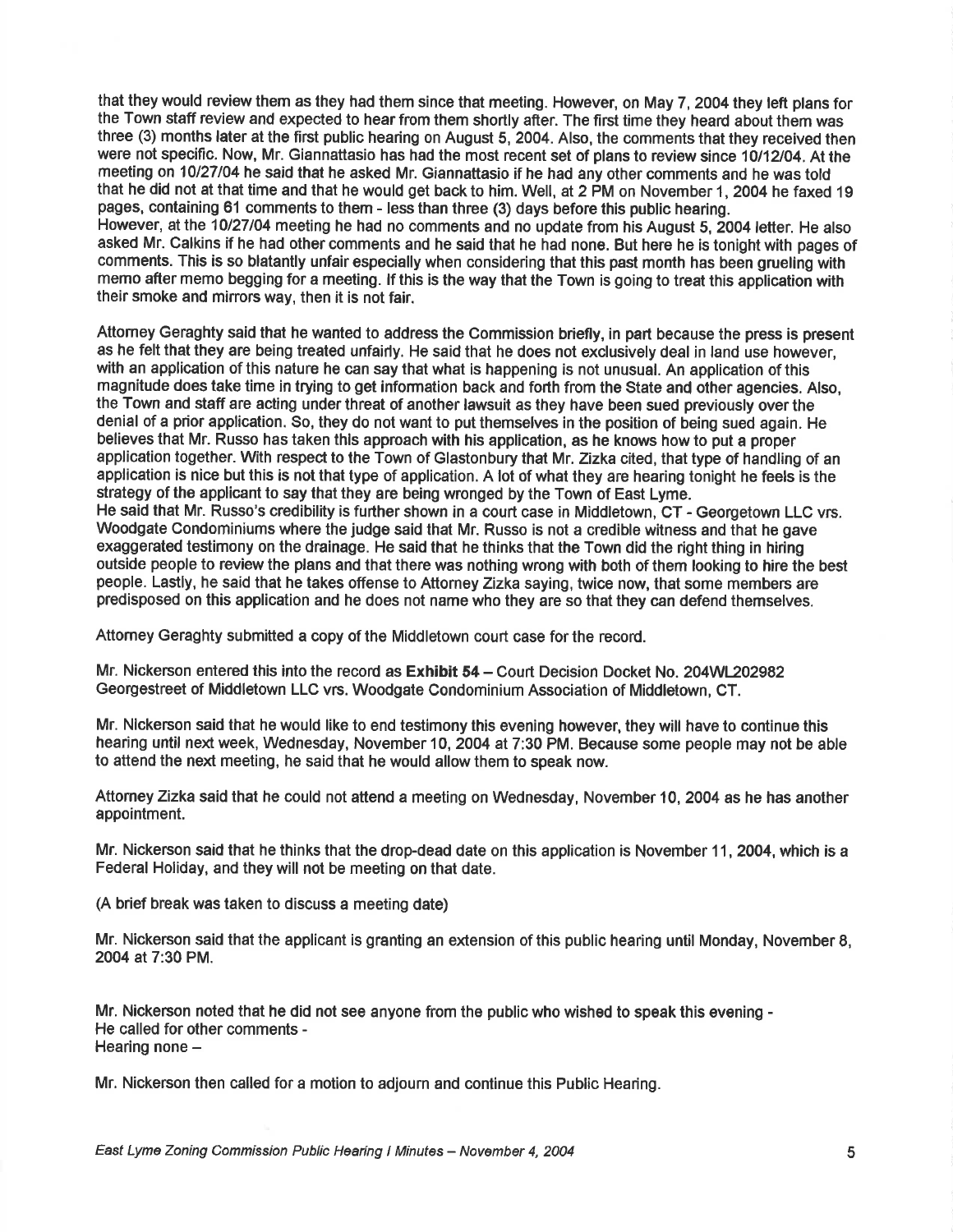\*\*MOT|ON (1) Ms. Bymes moved that this Public Hearing be adjoumed and continued to Monday, November 8,2004 at 7:30 PM. Mr. Mclaughlin seconded the motion. Vote:  $6-0-0$ . Motion passed.

Mr. Nickerson adjourned this Public Hearing at 8:08 PM and continued it until Monday, November 8, 2004 commencing at 7:30 PM.

Respectfully submitted,

Koren Zmitruk, Recording Secretory

(Note: A brief break was taken prior to commencement of the next public hearing)